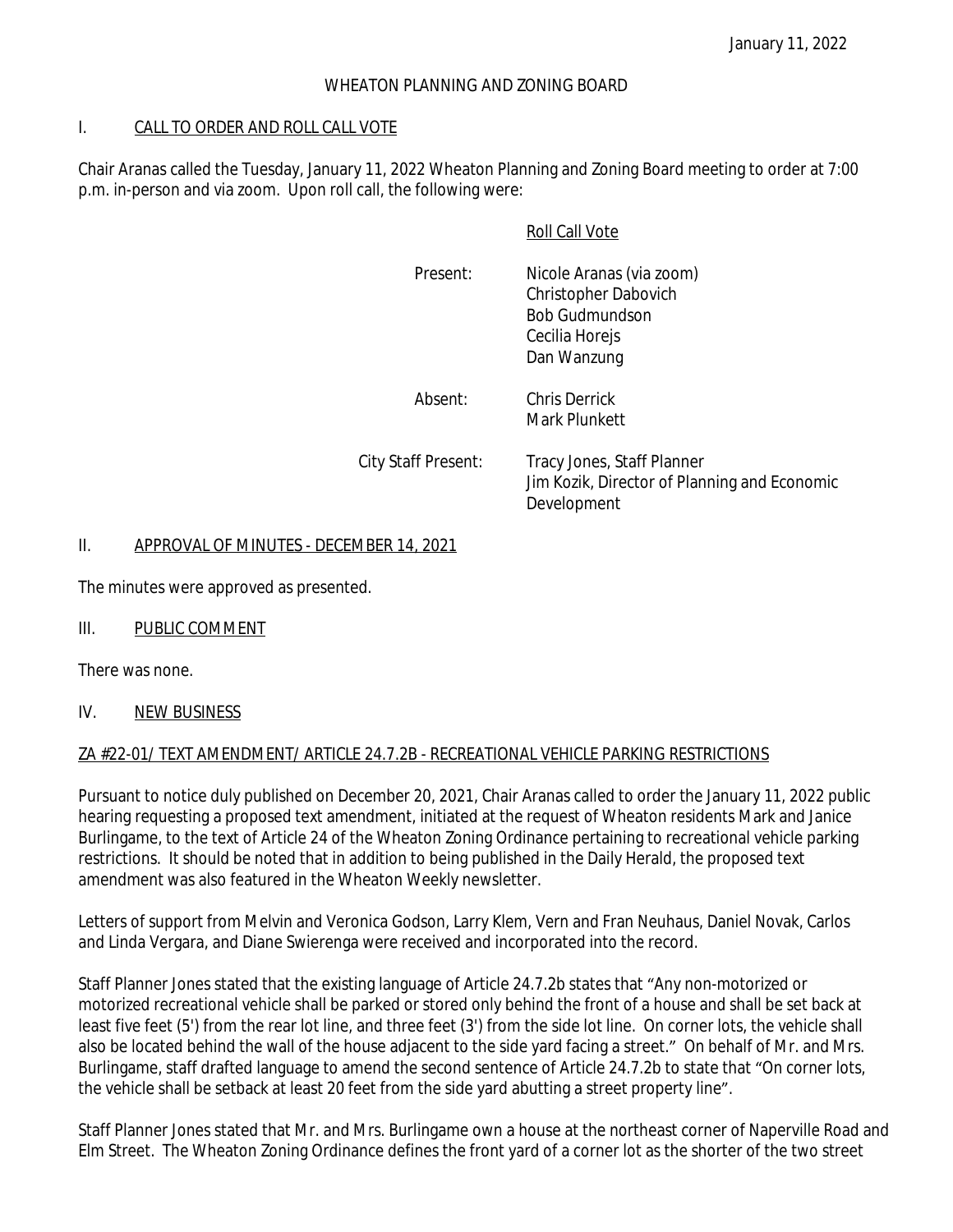sides, thus Naperville Road is considered the front yard and Elm Street is considered the corner side yard for this property.

Staff Planner Jones stated that Mr. and Mrs. Burlingame have parked a recreational vehicle in their corner side yard (in front of the wall of the house adjacent to the side yard facing a street) for many years. The City of Wheaton has recently started enforcement/ litigation action against them to force them to relocate their recreational vehicle. The Burlingame's have initiated this text amendment request to mitigate the City's enforcement/ litigation action and to allow them to keep their recreational vehicle in its existing location.

Staff Planner Jones stated that prior to an amendment in 2002, the third sentence of Article 24.7.2b of the Wheaton Zoning Ordinance stated that "On corner lots, the vehicle shall also be located behind the required setback line for any side yard facing a street." Because the City uses an averaging method to determine the required side yard abutting a street setback for each corner lot, which is based on the average of the required setback and the placement of a neighboring home, the area in which a recreational vehicle could be parked would be different for every home.

Staff Planner Jones stated that in 2002, the second sentence of Article 24.7.2b of the Zoning Ordinance was amended to state that "On corner lots, the vehicle shall also be located behind the wall of the house adjacent to the side yard facing a street." At the time, the City of Wheaton approved this amendment, which remains in effect today, to eliminate the need to calculate the required side yard facing a street setback, since the required setback for each corner lot would be different based on the City's averaging method. The City also wanted the amendment to reduce the visibility of recreational vehicles parked on corner lots and to reduce the potential impact of these vehicles on adjacent properties.

Staff Planner Jones stated that to compare the City of Wheaton's recreational vehicle parking restrictions to neighboring communities, staff gathered and reviewed the recreational vehicle parking restrictions for Downers Grove, Elmhurst, Glen Ellyn, Lisle, and Naperville. After reviewing these parking restrictions, staff believes that the existing language is still in line with these communities and provides a simple method to describe where a recreational vehicle may be parked on a property.

Janice Burlingame, 1015 S. Naperville Road, Wheaton was sworn in. Ms. Burlingame stated that they have parked an RV on the south side of their property since 1999. While the RV has been replaced over the years, the size of the RV has stayed relatively the same.

Ms. Burlingame stated that she would like the Board to consider two text amendments pertaining to recreational vehicle parking restrictions. First, as drafted by staff, she would like the Board to consider amending the second sentence of Article 24.7.2b to state that "On corner lots, the vehicle shall be setback at least 20 feet from the side yard abutting a street property line". Second, as suggested by their attorney, she would like the Board to consider adding the following sentence to the existing language "That the Ordinance be amended to provide that the restrictions contained in the amended Ordinance 24.7.2, made effective in 2002, shall not apply to Wheaton residents who had an RV on their primary residence in a location that was complaint with said Ordinance prior to the 2002 amendment and that any such residents shall be permitted to park an RV in a location on their property which is compliant with the requirements as set forth in the Ordinance prior to the 2002 amendment."

Ms. Burlingame stated that at the City Council Proceedings on July 1, 2002, Director Kozik stated that "The Burlingame's RV complies with the current and proposed regulations. The Planning and Zoning Board recommended the change in language to make it easier for people to determine where an RV can be located since people often did not know how to calculate the front yard or rear yard setback requirements."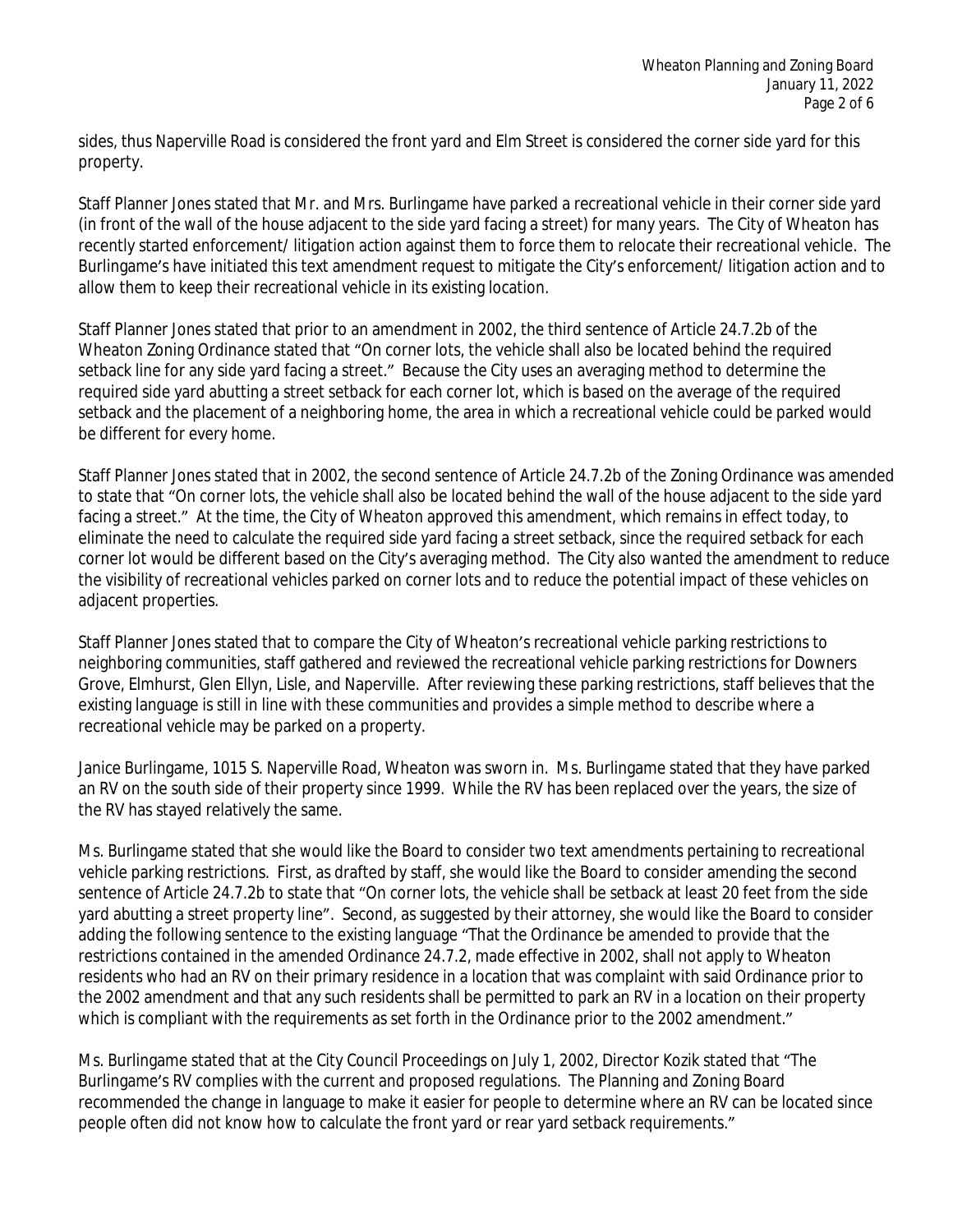Director Kozik confirmed that he did make this statement during the City Council Proceedings on July 1, 2002, but he added that this statement was made before the proposed text amendment language was altered and then adopted by the City Council.

Ms. Burlingame disagreed with this statement made by Director Kozik.

Ms. Burlingame stated that they constructed a horseshoe shaped driveway on the south side of their property to accommodate the RV, with the appropriate permits. She added that this was done at a tremendous expense that they would not have incurred if they were told that they could not park their RV in this location.

Mr. Wanzung moved and then Mr. Dabovich seconded the motion to close the public hearing. On a voice vote, all voted aye.

The Board discussed the proposed text amendment request in detail. After reviewing the recreational vehicle parking restrictions of several comparable communities, the Board felt that the City's existing language is still in line with the other comparable communities and provides a simple method to describe where a recreational vehicle may be parked on a property while reducing the visibility of recreational vehicles parked on corner lots and thereby reducing the potential impact of these vehicles on adjacent properties.

While the Board was sympathetic to Mr. and Mrs. Burlingame's situation, they did not support the amended language which would alter the recreational vehicle parking restrictions for all corner lots in Wheaton or the additional language which would allow a grandfathering component as it would be difficult to document and enforce. The City Attorney has further opined that the use cannot be grandfathered, since the parking of a recreational vehicle is not considered a use.

Chair Aranas entertained a motion to waive their regular rules for a second meeting and vote this evening.

Ms. Burlingame stated that she was opposed to this motion, as she would like a second meeting on their text amendment request to give them additional time to seek further legal representation.

Staff Planner Jones stated that the Planning and Zoning Board was only a recommendation body, and their recommendation would be forwarded to the City Council for a final decision. She added that additional testimony could be provided at the City Council meeting and that the Burlingame's could seek further legal representation for this meeting.

Mr. Dabovich moved and then Mr. Gudmundson seconded the motion to waive their regular rules and vote tonight. On a voice vote, all voted aye.

Mr. Gudmundson moved and then Mr. Wanzung seconded the motion to recommend approval of ZA #22-01, requesting a proposed text amendment, initiated at the request of Wheaton residents Mark and Janice Burlingame, to the text of Article 24 of the Wheaton Zoning Ordinance pertaining to recreational vehicle parking restrictions as presented.

Roll Call Vote

Ayes: None

Nays: Nicole Aranas (via zoom) Christopher Dabovich Bob Gudmundson Cecilia Horejs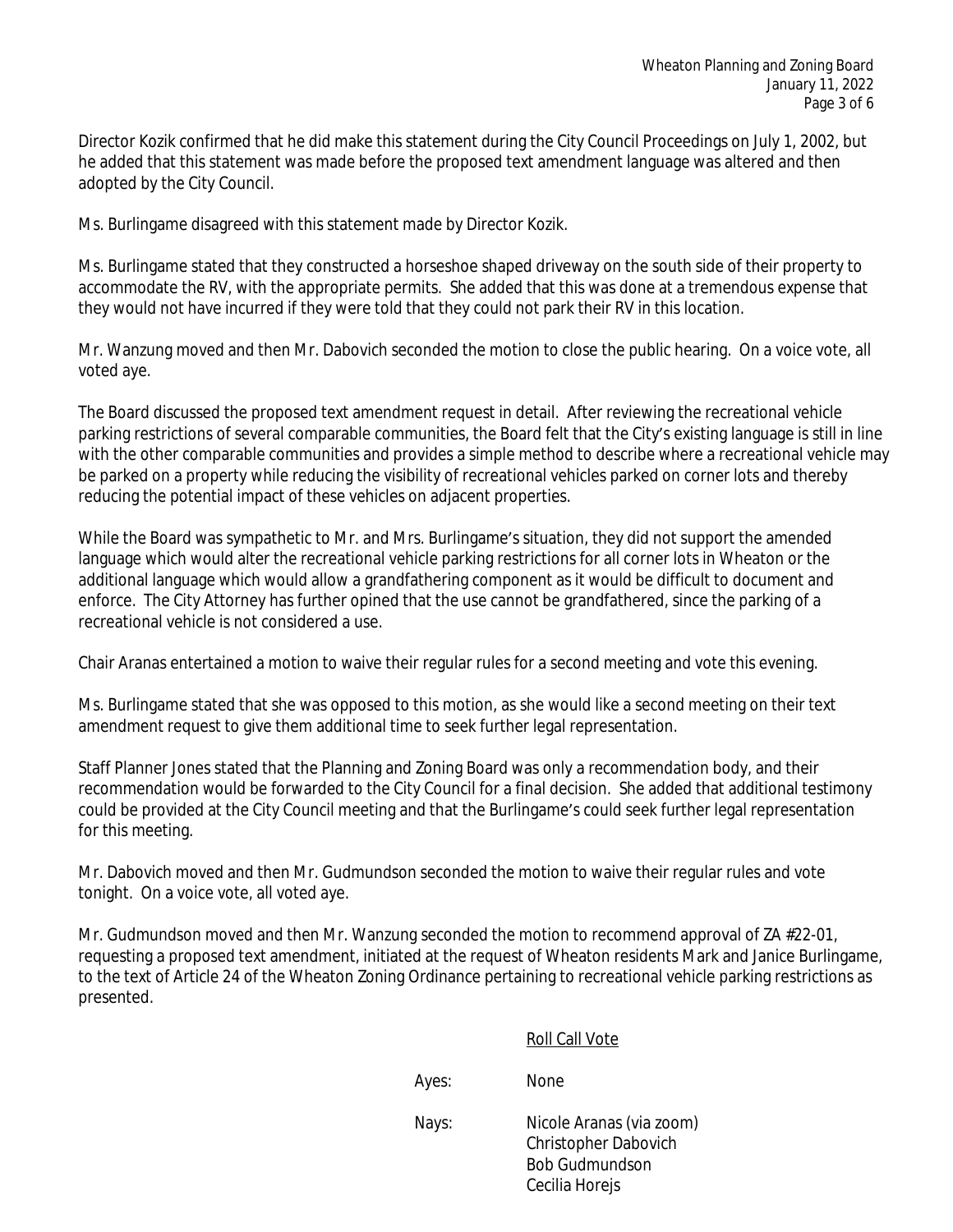Dan Wanzung Absent: Chris Derrick Mark Plunkett

Motion Failed

#### ZA #22-02/ TEXT AMENDMENT/ ARTICLE 3.4D.1 - RESIDENTIAL EXTERIOR LIGHTING RESTRICTIONS

Pursuant to notice duly published on December 20, 2021, Chair Aranas called to order the January 11, 2022 public hearing requesting a proposed text amendment, initiated at the request of Wheaton resident Thomas Dymit, to the text of Article 3 of the Wheaton Zoning Ordinance pertaining to residential exterior lighting. It should be noted that in addition to being published in the Daily Herald, the proposed text amendment was also featured in the Wheaton Weekly newsletter.

Staff Planner Jones stated that the existing language of Article 3.4.D1 states that "With the exception of decorative coach-style lights and low-voltage landscape lighting, exterior lighting fixtures shall be designed or shaded so as to avoid casting direct light or glare towards surrounding properties or streets and shall not exceed the existing footcandle requirement included in the performance standards article of the Zoning Ordinance." Mr. Dymit is proposing to add a sentence to Article 3.4.D1 which states that "The source of light for decorative coach-style lights shall not exceed two-hundred (200) lumens".

Staff Planner Jones stated that Mr. Dymit owns a house at the northeast corner of Underwood Terrace and Dawes Avenue and that he submitted this text amendment request in response to an on-going lighting issue that he is having with his neighbor to the south. The neighbor has a decorative coach-style light on the north side of their attached garage. While this light is currently exempt from the foot-candle requirement included in the performance standards article of the Zoning Ordinance, it complies with these standards. However, Mr. Dymit still feels that the light creates too much direct light and/ or glare on his property. To address this issue, he is proposing to add additional language to the existing text which states that "The source of light for decorative coach-style lights shall not exceed two-hundred (200) lumens". Staff does not have any issues with the proposed lumen limit for decorative coach-style lights proposed by Mr. Dymit. For reference, two-hundred (200) lumens are roughly equivalent to 25 watts.

Staff Planner Jones stated that since Mr. Dymit submitted this text amendment request, staff has also encountered difficultly addressing complaints relating to decorative coach-style lights, low-voltage landscape lights, and flood lights. The way the existing text is written, it specifically excludes decorative coach-style lights and low-voltage landscape lights from having to comply with the performance standards article of the Zoning Ordinance which staff believes was not the intent.

Staff Planner Jones stated that to compare the City of Wheaton's residential exterior lighting restrictions to neighboring communities, staff gathered and reviewed the residential exterior lighting restrictions for Downers Grove, Elmhurst, and Lisle. After reviewing these lighting restrictions, staff believes that the existing language should be revised to reduce glare on adjacent properties and to allow for better enforcement of future lighting complaints that were previously considered unenforceable.

Staff Planner Jones stated that to address Mr. Dymit's concerns pertaining to glare by requiring a lumen limit for decorative coach-style lights and City Staff's concerns pertaining to enforcement by requiring that decorative coachstyle lights, low-voltage landscape lights, and flood lights must all comply with the performance standards article of the Zoning Ordinance, Mr. Dymit and City Staff are proposing to replace the existing language with the following: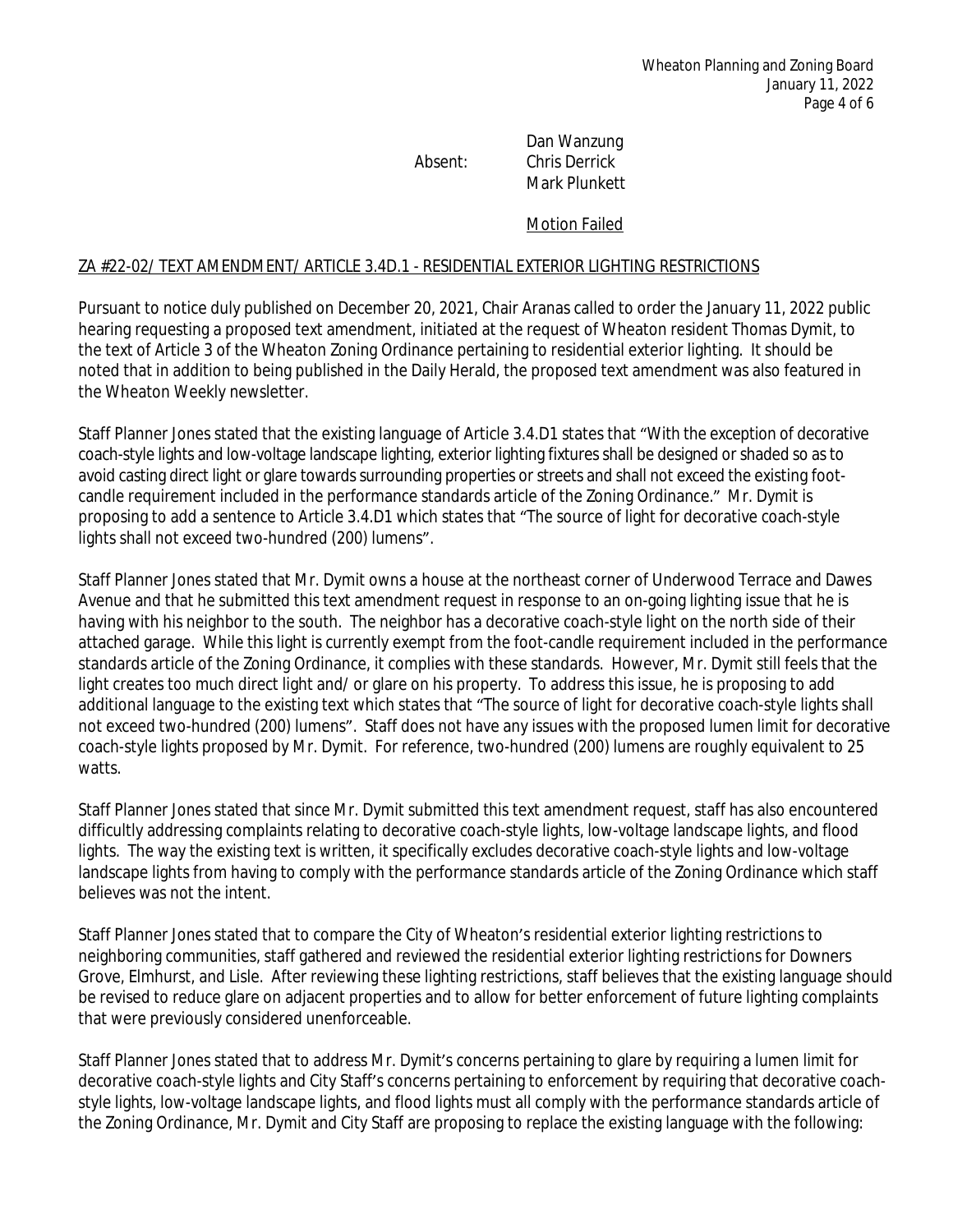## "Article 3.4.D1 - Residential Exterior Lighting

With the exception of decorative coach-style lights, all exterior lighting fixtures shall be designed, shaded, and/ or oriented so as to avoid casting direct light or glare towards surrounding properties or streets. All exterior lighting fixtures, including but not limited to decorative coach-style lights, low-voltage landscape lights, and flood lights shall not exceed the existing foot-candle requirement included in the performance standards article of the Zoning Ordinance. Flood lights shall only stay on for five (5) minutes after they're triggered. The source of light for decorative coach-style lights shall not exceed 200 lumens."

Thomas Dymit, 1303 Underwood Terrace, Wheaton was sworn in. Mr. Dymit stated that a new house was built to the south of him in 2018 and there is a decorative coach-style light on the north side of their attached garage that produces a large amount of glare toward his home. He has asked his neighbor to turn off the light at night to no avail. He submitted a picture of his son's bedroom that faces his neighbor's house for reference. Since the existing language in the Zoning Ordinance for residential exterior lighting does not include a lumen limit for decorative coachstyle lights, enforcement has not been possible to date.

Lorena Arellano, 916 W. Elm Street, Wheaton was sworn in. Ms. Arellano stated that her neighbor's flood and landscape lights are producing a large amount of glare toward her home. She has repeatedly asked her neighbor to turn off the lights at night to no avail. She submitted pictures of her children's bedrooms that face the neighbor's house for reference and stated that the lights keep her children up at night. Since the existing language in the Zoning Ordinance for residential exterior lighting does not mention flood lights and specifically excludes low-voltage landscape lights from the performance standards article of the Zoning Ordinance, enforcement has not been possible to date.

Jeff Gahris, 1826 E. Willow Avenue, Wheaton was sworn in. Mr. Gahris stated that he was glad that the City of Wheaton was reviewing its current residential exterior lighting requirements. He added that the existing language is somewhat vague, and he suggested adding language pertaining to color temperature.

Chair Aranas questioned whether existing residential exterior lights would be considered grandfathered.

Director Kozik stated that the use of the existing lights would not be grandfathered.

Mr. Gudmundson questioned whether the City of Wheaton has a light meter.

Staff Planner Jones stated that the City of Wheaton does have a light meter and she has previously used it.

Mr. Dabovich moved and then Ms. Horejs seconded the motion to close the public hearing. On a voice vote, all voted aye.

The Board discussed the proposed text amendment request in detail. After reviewing the residential exterior lighting restrictions of several comparable communities, the Board felt that the proposed amendment would be effective in reducing glare on adjacent properties and would allow for better enforcement of future lighting complaints that were previously considered unenforceable.

Mr. Gudmundson moved and then Mr. Wanzung seconded the motion to waive their regular rules and vote tonight. On a voice vote, all voted aye.

Mr. Gudmundson moved and then Mr. Dabovich seconded the motion to recommend approval of ZA #22-02 requesting a proposed text amendment, initiated at the request of Wheaton resident Thomas Dymit and City Staff, to the text of Article 3 of the Wheaton Zoning Ordinance pertaining to residential exterior lighting as presented.